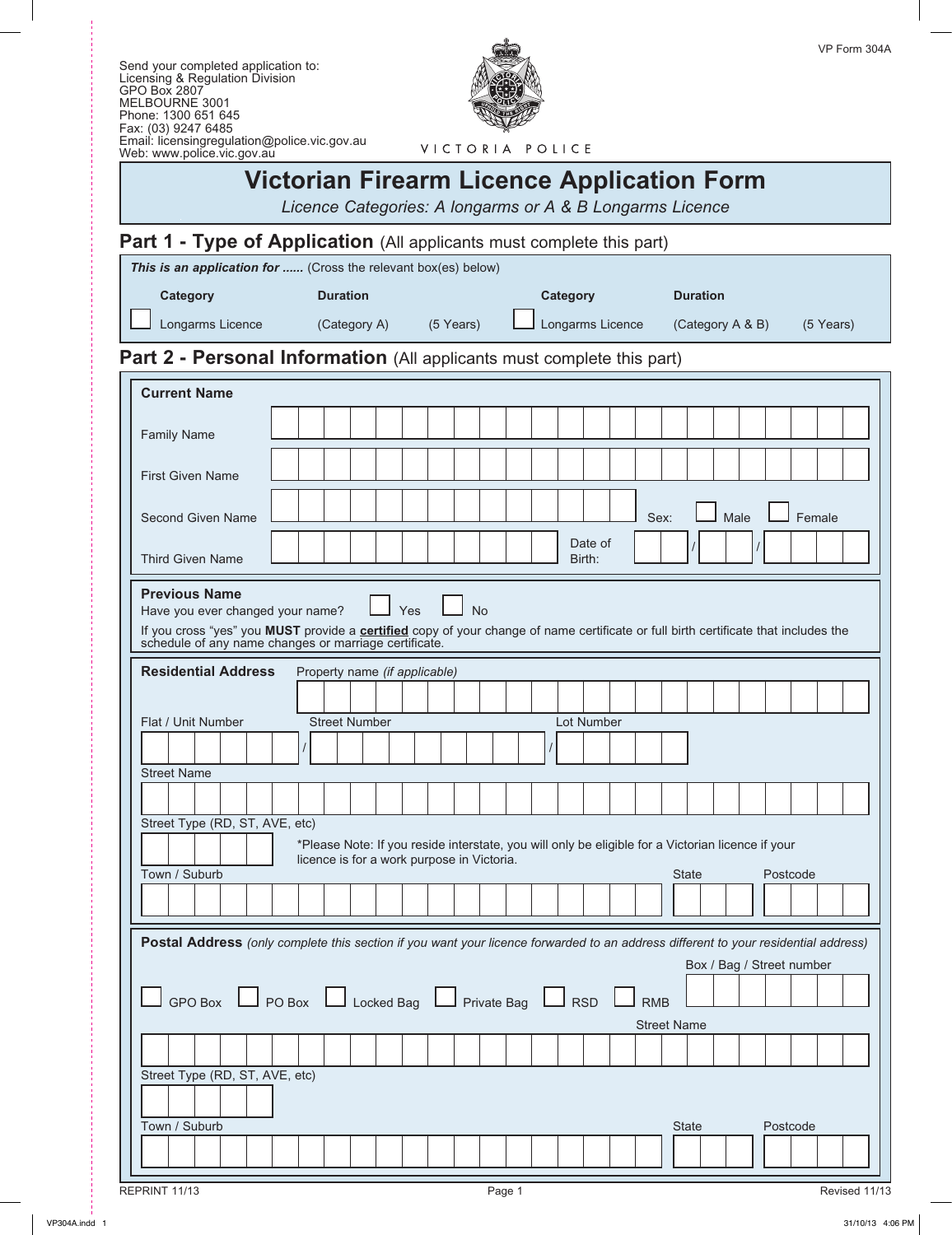# **Part 2 - Personal Information (continued)**

| Contact details & Driver's Licence (All applicants must complete, if applicable) |  |  |  |  |  |  |  |  |  |  |  |
|----------------------------------------------------------------------------------|--|--|--|--|--|--|--|--|--|--|--|
| Telephone                                                                        |  |  |  |  |  |  |  |  |  |  |  |
|                                                                                  |  |  |  |  |  |  |  |  |  |  |  |
| (Work)<br>(Home)                                                                 |  |  |  |  |  |  |  |  |  |  |  |
| <b>Victorian Driver's</b><br>Licence Number                                      |  |  |  |  |  |  |  |  |  |  |  |
| (Mobile)                                                                         |  |  |  |  |  |  |  |  |  |  |  |
| E-mail Address (indicate exact case)                                             |  |  |  |  |  |  |  |  |  |  |  |
|                                                                                  |  |  |  |  |  |  |  |  |  |  |  |
|                                                                                  |  |  |  |  |  |  |  |  |  |  |  |
|                                                                                  |  |  |  |  |  |  |  |  |  |  |  |

# **Part 3 - Storage Address**

| <b>Storage Address</b>                                                                                                                                                                                                                                                                                                                                                                                                                                                                                                                                                                                                |  |  |  |  |  |  |  |  |  |
|-----------------------------------------------------------------------------------------------------------------------------------------------------------------------------------------------------------------------------------------------------------------------------------------------------------------------------------------------------------------------------------------------------------------------------------------------------------------------------------------------------------------------------------------------------------------------------------------------------------------------|--|--|--|--|--|--|--|--|--|
| The instruction pages describe the storage requirements of Schedule 4 of the Firearms Act 1996.                                                                                                                                                                                                                                                                                                                                                                                                                                                                                                                       |  |  |  |  |  |  |  |  |  |
| Do you own or store firearms and ammunition?<br>Yes<br>If you answered 'no' go to Part 4<br><b>No</b><br>If 'no' please explain<br>Do your storage facilities comply with Schedule 4 requirements?<br>Yes<br>No.<br>Are your firearms ordinarily stored at the residential address<br><b>No</b><br>Yes<br>specified above? If your answer is "no", please specify the ordinary<br>storage address below.<br>Please Note: If you have multiple firearms with multiple ordinary storage addresses,<br>you must specify the ordinary storage address for each firearm and attach the<br>information to this application. |  |  |  |  |  |  |  |  |  |
| Storage Address (Please staple additional storage address details to the back of this application if applicable.)                                                                                                                                                                                                                                                                                                                                                                                                                                                                                                     |  |  |  |  |  |  |  |  |  |
| Name of property Owner / Occupier:                                                                                                                                                                                                                                                                                                                                                                                                                                                                                                                                                                                    |  |  |  |  |  |  |  |  |  |
|                                                                                                                                                                                                                                                                                                                                                                                                                                                                                                                                                                                                                       |  |  |  |  |  |  |  |  |  |
| Property name (if applicable)                                                                                                                                                                                                                                                                                                                                                                                                                                                                                                                                                                                         |  |  |  |  |  |  |  |  |  |
|                                                                                                                                                                                                                                                                                                                                                                                                                                                                                                                                                                                                                       |  |  |  |  |  |  |  |  |  |
| Flat / Unit Number<br><b>Street Number</b><br>Lot Number                                                                                                                                                                                                                                                                                                                                                                                                                                                                                                                                                              |  |  |  |  |  |  |  |  |  |
|                                                                                                                                                                                                                                                                                                                                                                                                                                                                                                                                                                                                                       |  |  |  |  |  |  |  |  |  |
| <b>Street Name</b>                                                                                                                                                                                                                                                                                                                                                                                                                                                                                                                                                                                                    |  |  |  |  |  |  |  |  |  |
|                                                                                                                                                                                                                                                                                                                                                                                                                                                                                                                                                                                                                       |  |  |  |  |  |  |  |  |  |
| Street Type (RD, ST, AVE, etc)                                                                                                                                                                                                                                                                                                                                                                                                                                                                                                                                                                                        |  |  |  |  |  |  |  |  |  |
|                                                                                                                                                                                                                                                                                                                                                                                                                                                                                                                                                                                                                       |  |  |  |  |  |  |  |  |  |
| Town / Suburb<br>Postcode<br><b>State</b>                                                                                                                                                                                                                                                                                                                                                                                                                                                                                                                                                                             |  |  |  |  |  |  |  |  |  |
|                                                                                                                                                                                                                                                                                                                                                                                                                                                                                                                                                                                                                       |  |  |  |  |  |  |  |  |  |
|                                                                                                                                                                                                                                                                                                                                                                                                                                                                                                                                                                                                                       |  |  |  |  |  |  |  |  |  |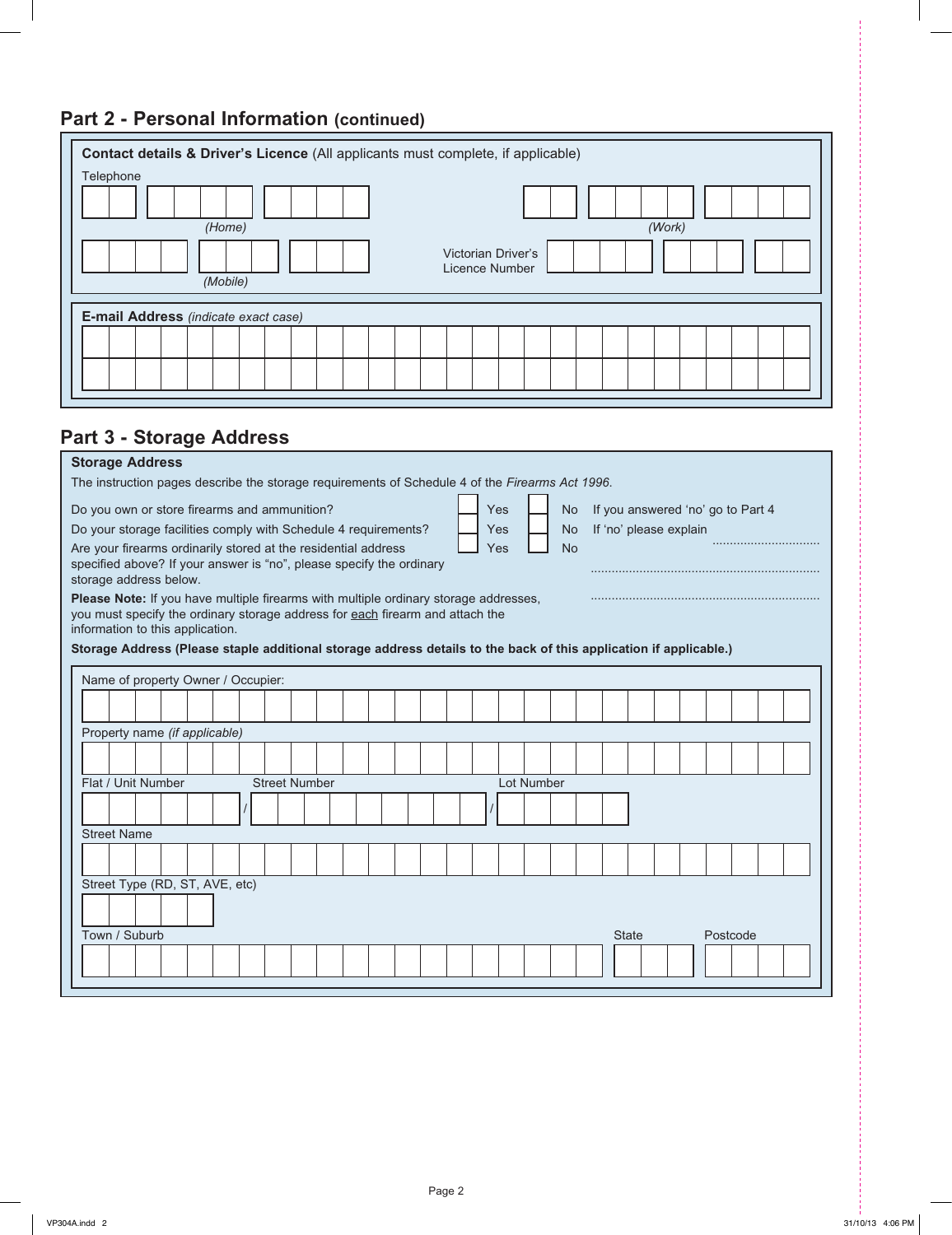| <b>Attach Medical Report here if applicable</b>                                                             |
|-------------------------------------------------------------------------------------------------------------|
| Attach longarms safety course certificate here<br>(All new applicants must attend a longarms safety course) |

# **Part 4 - Medical History** (All applicants must complete this part)

| Have you in the past 5 years been treated for:                                                                                                                                                                                                          |
|---------------------------------------------------------------------------------------------------------------------------------------------------------------------------------------------------------------------------------------------------------|
| <b>No</b><br>Yes<br>Psychiatric, depression, stress or emotional problems?                                                                                                                                                                              |
| Yes<br><b>No</b><br>Alcohol or drug related problems?                                                                                                                                                                                                   |
| Yes<br><b>No</b><br>Stroke or head injuries?                                                                                                                                                                                                            |
| <b>No</b><br>Any other medical condition which could preclude you from<br>Yes<br>obtaining a Firearm Licence and possessing firearms?                                                                                                                   |
| Yes<br><b>No</b><br>Do you have any Physical Disability which may preclude you from<br>obtaining a firearm licence and possessing firearms?                                                                                                             |
| If you answer "yes" to any of the above, you must obtain a medical report from a doctor who treated you, or is familiar with<br>your condition, outlining your suitability to hold a firearm licence and possess firearms. (refer to instruction pages) |
| Part 5 - Previous History (All applicants must complete the first three sections for this part)                                                                                                                                                         |
| <b>Section 1: Offences</b><br>Have you ever been found guilty of, or do you have charges pending for, any offence in Australia or Overseas?<br>Yes<br>N <sub>o</sub><br>If you answered "yes", which State and Country?<br>Country<br>State             |
| <b>Section 2: Licence Refusal / Cancellations</b>                                                                                                                                                                                                       |
| Have you ever been refused a licence or permit for a firearm?<br>l No<br>Yes  <br>If "yes" indicate the year<br>J Yes L<br>⊿No<br>Have you ever had a licence or permit for a firearm cancelled? $\Box$<br>If "yes" indicate the year                   |
| <b>Section 3: Family Violence Intervention Order</b>                                                                                                                                                                                                    |
| <b>No</b><br>Yes<br>If you answered "no" go to Part 6<br>Have you ever been subject to a full Intervention Order?                                                                                                                                       |
| Yes<br><b>No</b><br>If you answered "yes", have you applied successfully to a<br>court to be deemed not to be a Prohibited Person?                                                                                                                      |
| Section 4: Application to be deemed not to be a Prohibited Person                                                                                                                                                                                       |
| If you have made an application to be deemed not to be a Prohibited Person in either Section 1 or 3, indicate the court and date of<br>your application.<br>Court<br>Date                                                                               |
| <b>Part 6 - Firearms Safety Course</b> (All new applicants must provide a copy of a safety course<br>certificate)                                                                                                                                       |
| <b>No</b><br>Yes<br>Have you attended a Longarms Safety Course in the last 12 months?<br>See instructions pages Part 6.                                                                                                                                 |

\* Please attach a copy of your safety course certificate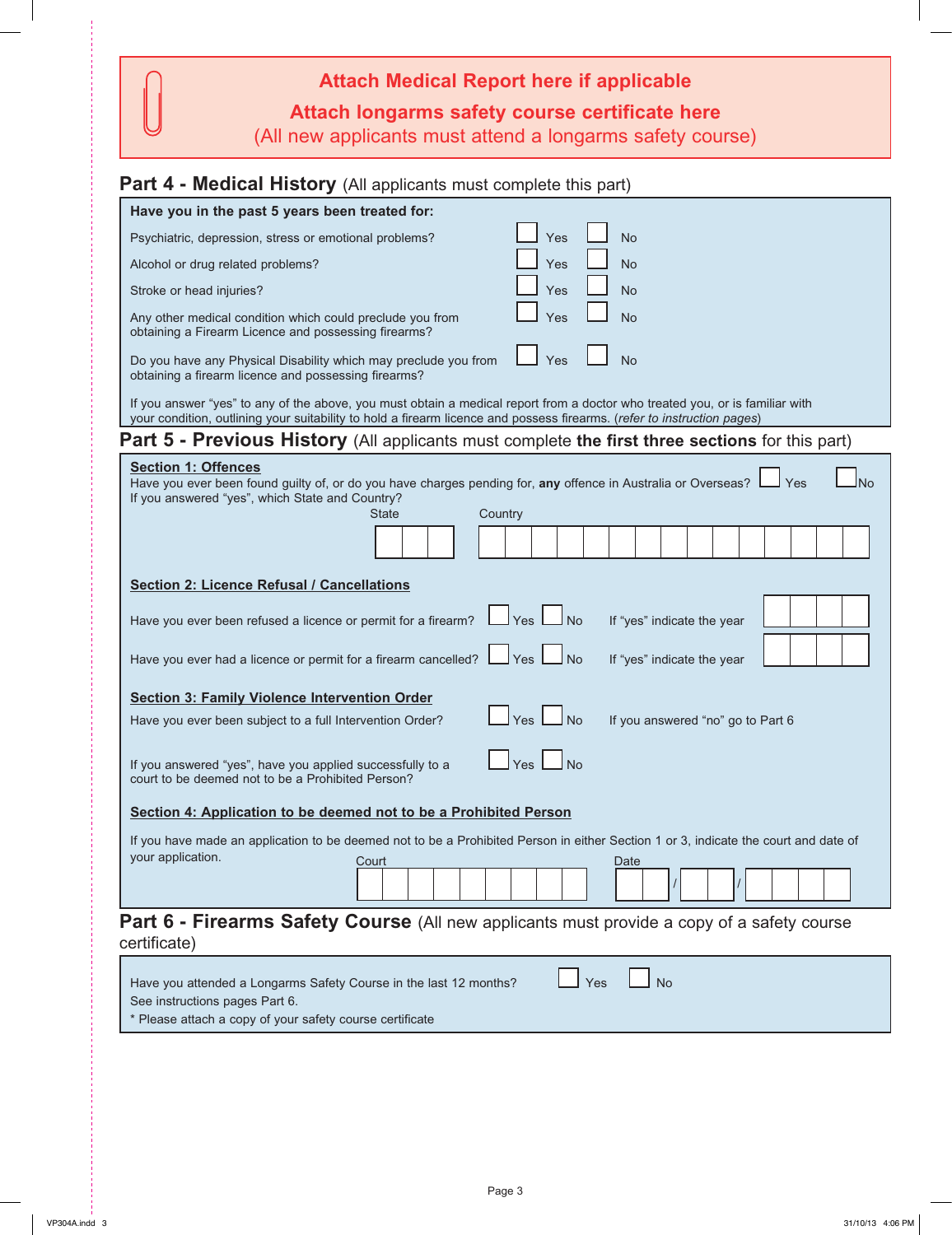# **Attach: 100 points of certified identification documents here**

# Attach: 100 points or certified identification documents that (unless you hold a Victorian Firearms, Security or Weapons licence/approval)

# **Part 7 - Identification Reference**

| Have you previously held an Interstate Firearms Licence?                                                       | Yes<br>No                                                                                                                                                                                                                                                 |  |  |  |  |  |  |  |  |  |
|----------------------------------------------------------------------------------------------------------------|-----------------------------------------------------------------------------------------------------------------------------------------------------------------------------------------------------------------------------------------------------------|--|--|--|--|--|--|--|--|--|
| If you answered "yes", please indicate: State                                                                  | Licence Number                                                                                                                                                                                                                                            |  |  |  |  |  |  |  |  |  |
| Yes<br><b>No</b><br>Do you hold a current Victorian Firearm Licence, security licence or CCP Weapon Approval?  |                                                                                                                                                                                                                                                           |  |  |  |  |  |  |  |  |  |
|                                                                                                                |                                                                                                                                                                                                                                                           |  |  |  |  |  |  |  |  |  |
|                                                                                                                | If you answered "yes", please indicate the licence number:<br>You do not have to provide any further information for Part 7 - Go to Part 8.                                                                                                               |  |  |  |  |  |  |  |  |  |
|                                                                                                                |                                                                                                                                                                                                                                                           |  |  |  |  |  |  |  |  |  |
| arrange for the below Declaration by Referee to be completed.                                                  | If you answer "no" you must provide 100 points of Certified (Signed by the Referee) Identification Documents, being one<br>form of primary identification and one or more forms of secondary identification documents. (See Instruction Pages Part 7) and |  |  |  |  |  |  |  |  |  |
| Declaration by Referee and Signature by Applicant                                                              |                                                                                                                                                                                                                                                           |  |  |  |  |  |  |  |  |  |
| I, the Referee, declare that I have known                                                                      | (insert full name of applicant)                                                                                                                                                                                                                           |  |  |  |  |  |  |  |  |  |
|                                                                                                                |                                                                                                                                                                                                                                                           |  |  |  |  |  |  |  |  |  |
| by that name for a period of<br>(years)                                                                        | and vouch for his/her identity.<br>and<br>(months)                                                                                                                                                                                                        |  |  |  |  |  |  |  |  |  |
|                                                                                                                | Applicant to sign in the presence of an Acceptable Referee and indicate the type of Identification Documents being provided.                                                                                                                              |  |  |  |  |  |  |  |  |  |
| <b>Applicant's Signature</b>                                                                                   | <b>Date</b>                                                                                                                                                                                                                                               |  |  |  |  |  |  |  |  |  |
|                                                                                                                |                                                                                                                                                                                                                                                           |  |  |  |  |  |  |  |  |  |
| <b>Identification Documents</b>                                                                                |                                                                                                                                                                                                                                                           |  |  |  |  |  |  |  |  |  |
| am providing the following<br>Certified Identification Documents (one of which must be primary identification) | (insert document description(s) from instruction pages)                                                                                                                                                                                                   |  |  |  |  |  |  |  |  |  |
|                                                                                                                | I, the Referee, also certify that the above details are true and correct, the applicant's signature above was completed                                                                                                                                   |  |  |  |  |  |  |  |  |  |
|                                                                                                                | in my presence, and the Identification Documents <i>I have signed</i> are a true copy of the original. I am aware that it is an<br>offence under the Firearms Act 1996 to knowingly or recklessly make a statement in support of the application of       |  |  |  |  |  |  |  |  |  |
| or 4 years imprisonment).                                                                                      | another person under this Act which is false or misleading in any material particular (maximum penalty 240 penalty units                                                                                                                                  |  |  |  |  |  |  |  |  |  |
|                                                                                                                |                                                                                                                                                                                                                                                           |  |  |  |  |  |  |  |  |  |
| <b>Acceptable Referee's Signature</b>                                                                          | <b>Date</b>                                                                                                                                                                                                                                               |  |  |  |  |  |  |  |  |  |
| <b>Referee's Personal Details</b>                                                                              |                                                                                                                                                                                                                                                           |  |  |  |  |  |  |  |  |  |
| Family name                                                                                                    | Given name/s                                                                                                                                                                                                                                              |  |  |  |  |  |  |  |  |  |
| Address                                                                                                        |                                                                                                                                                                                                                                                           |  |  |  |  |  |  |  |  |  |
|                                                                                                                |                                                                                                                                                                                                                                                           |  |  |  |  |  |  |  |  |  |
| Type of authority                                                                                              | (insert your Authority - see<br><b>Instruction Pages)</b>                                                                                                                                                                                                 |  |  |  |  |  |  |  |  |  |
| (Business)<br>(Mobile)<br>(Home)<br>Telephone:                                                                 |                                                                                                                                                                                                                                                           |  |  |  |  |  |  |  |  |  |
|                                                                                                                | Certified copies (Signed by the Referee) of your Identification documents                                                                                                                                                                                 |  |  |  |  |  |  |  |  |  |
|                                                                                                                | must be attached to this application.                                                                                                                                                                                                                     |  |  |  |  |  |  |  |  |  |
|                                                                                                                | Please note: Your referee must not be related to you by birth or marriage,                                                                                                                                                                                |  |  |  |  |  |  |  |  |  |
|                                                                                                                | or be your defacto partner and must have known you for at least 12 months.                                                                                                                                                                                |  |  |  |  |  |  |  |  |  |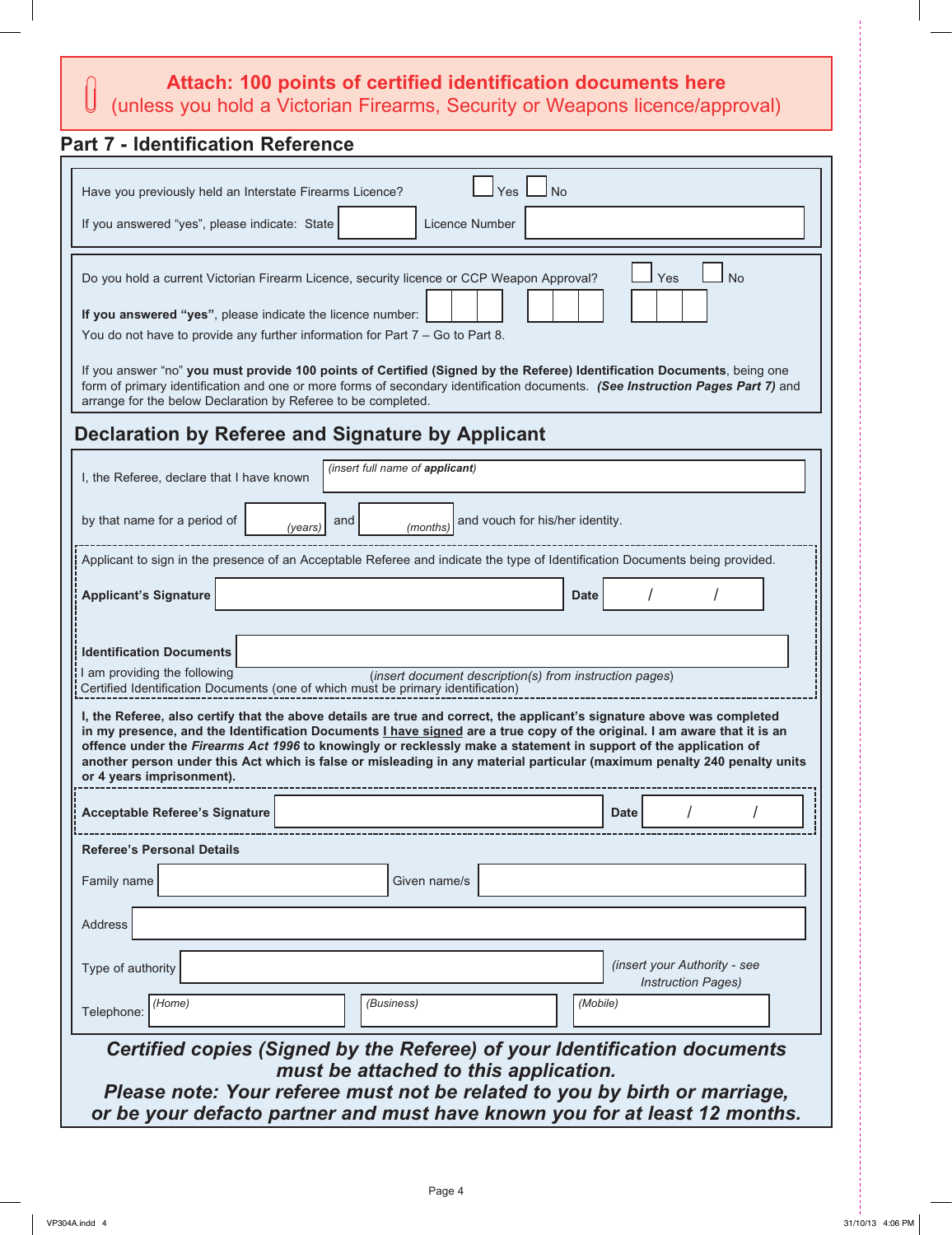## **Attach either sport target shooting / hunting / primary production / security – prison guard and/or other official evidence here**

## **Part 8 - Genuine Reasons**

 $\begin{bmatrix} \phantom{-} \end{bmatrix}$ 

The *Firearms Act 1996* requires you to have a genuine reason to obtain a Firearm Licence.

| Cross the box(es) in the left column for the reason, or reasons, you are applying for, and provide the documents listed in the right hand<br>column for each reason you tick                                                                                                                                                                  |                                                                                                                                                                                                                                                                                                                                                                                                                                                                                                                                                                                                                                                                                                                                                                                                                                                                                                                                                                                                                                                                                                                                                                                                                                                                                                                                                                                                                |  |  |  |  |  |  |
|-----------------------------------------------------------------------------------------------------------------------------------------------------------------------------------------------------------------------------------------------------------------------------------------------------------------------------------------------|----------------------------------------------------------------------------------------------------------------------------------------------------------------------------------------------------------------------------------------------------------------------------------------------------------------------------------------------------------------------------------------------------------------------------------------------------------------------------------------------------------------------------------------------------------------------------------------------------------------------------------------------------------------------------------------------------------------------------------------------------------------------------------------------------------------------------------------------------------------------------------------------------------------------------------------------------------------------------------------------------------------------------------------------------------------------------------------------------------------------------------------------------------------------------------------------------------------------------------------------------------------------------------------------------------------------------------------------------------------------------------------------------------------|--|--|--|--|--|--|
| <b>Genuine Reason</b> (any one or more reasons)                                                                                                                                                                                                                                                                                               | Information and Documents you must provide                                                                                                                                                                                                                                                                                                                                                                                                                                                                                                                                                                                                                                                                                                                                                                                                                                                                                                                                                                                                                                                                                                                                                                                                                                                                                                                                                                     |  |  |  |  |  |  |
| 1. Sport / Target Shooting<br>any type, on approved ranges                                                                                                                                                                                                                                                                                    | (Name of club/organisation)<br>(Branch)<br>(Date joined)<br>Membership<br><b>Expiry Date</b><br><b>Number</b><br><b>AND</b><br>Copy of current membership card<br><b>OR</b><br>Club or organisation's statement of endorsement.                                                                                                                                                                                                                                                                                                                                                                                                                                                                                                                                                                                                                                                                                                                                                                                                                                                                                                                                                                                                                                                                                                                                                                                |  |  |  |  |  |  |
| 2. Hunting<br>Refer to the instruction pages for further<br>information on evidence for Hunting                                                                                                                                                                                                                                               | 1. Evidence of your continual ownership (ie: your most recent Rates Notice), occupancy<br>or management of land on which you intend to hunt. This must include the property size<br>and be no more than 12 months old.<br><b>OR</b><br>2. Victorian Membership of a shooting club or organisation that is approved for the activity<br>of hunting is sufficient evidence for the reason of hunting. Membership must be current<br>at the time of application and you must maintain your club membership for the<br>duration of your firearm licence.<br><b>OR</b><br>3. Written permission from either the owner or manager of land upon which you intend to<br>hunt. (Letter must contain your name and address, the size and location of the owners<br>property, the owners full name and contact details and must be signed and dated by the<br>owner.) This must be a new letter (no more than 12 months old), not a copy of a letter<br>previously provided.<br>If providing evidence for either 1 or 3, please complete the following:<br><b>Property Size (Hectares)</b><br><b>OR</b><br>4. Copy of current Victorian Game Licence.<br><b>OR</b><br>5. Written evidence of formal hunting contracts.<br><b>OR</b><br>6. Original copy (issued in the last 12 months) of your Registration of Interest in hunting<br>pest animals on Crown Land from Department of Sustainability and Environment. (DSE) |  |  |  |  |  |  |
| 3. Primary Production<br>(either (i) or (ii))<br>i) Indicate if you are the:<br>Or<br>Owner<br>Lessee / Share Farmer<br>OR.<br>ii) If NOT an owner or lessee, you must<br>demonstrate that you are regularly engaged in<br>primary production as a:<br>Manager<br>Or<br>Employee<br>Refer to the instruction pages for further<br>Information | 1. Property Location<br><b>AND</b><br>2. Property size (Hectares)<br><b>AND</b><br>3. Total hours per week spent on primary production activities<br><b>AND</b><br>4. Australian Business Number (ABN)<br><b>AND</b><br>5. Type of Primary Production business conducted on property<br><b>AND</b><br>6. Copy of a recent land rates notice (last 12 months)<br><b>OR</b><br>7. If a Manager or Employee: Provide written evidence from the Primary Producer<br>of your employment, including his/her documents and information specified at<br>$(1$ to 5) above.                                                                                                                                                                                                                                                                                                                                                                                                                                                                                                                                                                                                                                                                                                                                                                                                                                              |  |  |  |  |  |  |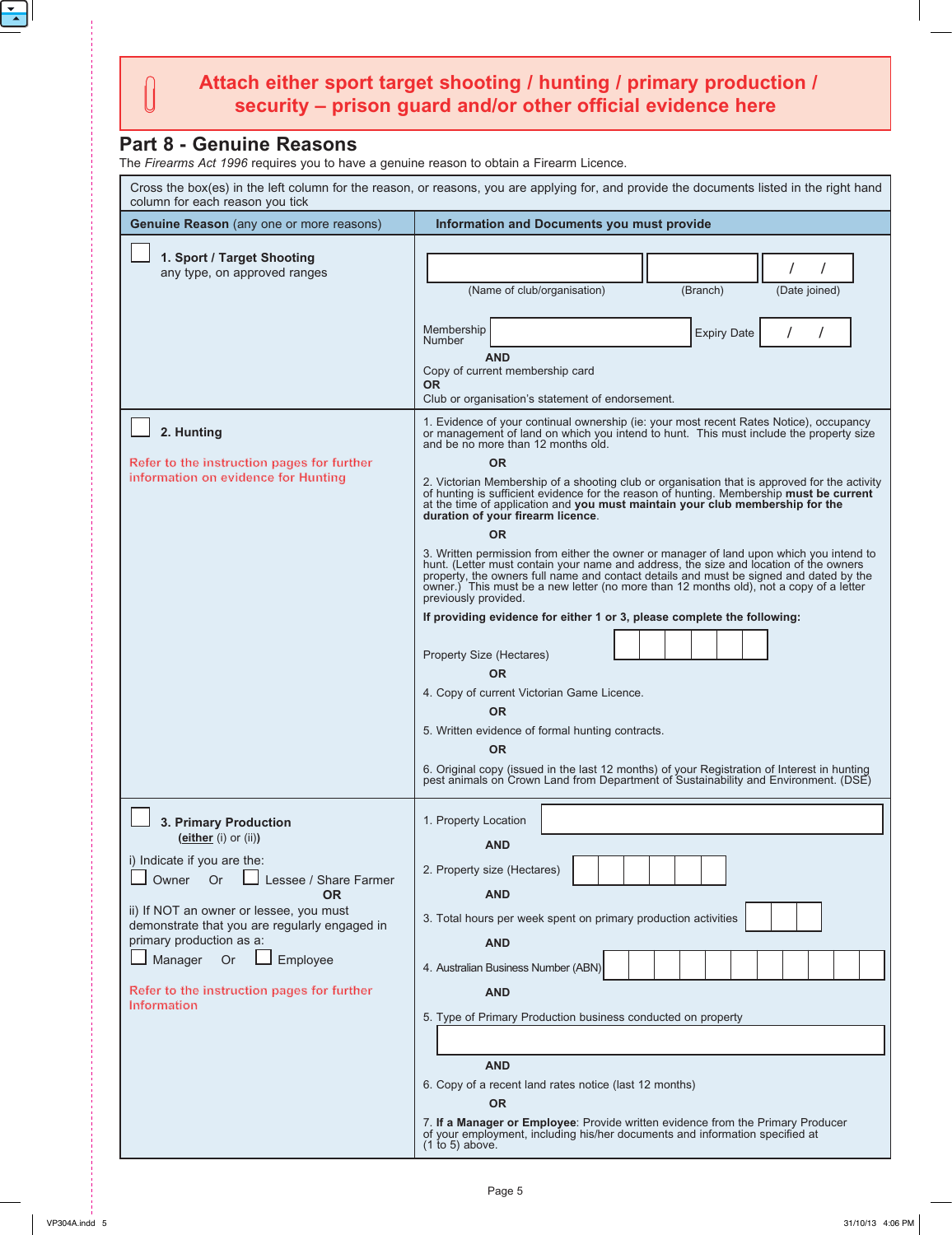## **Part 8 - Genuine Reasons (continued)**

The *Firearms Act 1996* requires you to have a genuine reason to obtain a Firearm Licence.

| Cross the box(es) in the left column for the reason, or reasons, you are applying for, and provide the documents listed in the right hand<br>column for each reason you tick |                                                                                                                                                                                                                                                                                                                                                                                                                                                                                                                   |  |  |  |  |  |  |
|------------------------------------------------------------------------------------------------------------------------------------------------------------------------------|-------------------------------------------------------------------------------------------------------------------------------------------------------------------------------------------------------------------------------------------------------------------------------------------------------------------------------------------------------------------------------------------------------------------------------------------------------------------------------------------------------------------|--|--|--|--|--|--|
| <b>Genuine Reason</b> (any one or more reasons)                                                                                                                              | <b>Information and Documents you must provide</b>                                                                                                                                                                                                                                                                                                                                                                                                                                                                 |  |  |  |  |  |  |
| 4. Security Guard                                                                                                                                                            | 1. Private Security Licence Number                                                                                                                                                                                                                                                                                                                                                                                                                                                                                |  |  |  |  |  |  |
| <b>PLEASE NOTE:</b> You must be the holder of a<br>Private Security licence for the Subactivities of<br>Cash In Transit or Armed Guard.                                      | <b>Expiry Date</b><br><b>AND</b><br>2. Provide a letter of endorsement from your employer (Letter must: be on company<br>letterhead, state hours worked, detail duties performed, state that duties require employee<br>to be armed, be signed and dated by Nominee).<br><b>AND</b><br>3. Copy of your Security Industry Firearms Safety Training Qualification<br>(No more than 12 months old)<br>3. Name and address of employer:<br>If self employed: Provide copies of contracts including (1) and (3) above. |  |  |  |  |  |  |
| 5. Prison Guard                                                                                                                                                              | 1. Provide a letter of endorsement from your employer (Letter must: be on company letterhead, state hours worked, detail duties performed, state that duties require employee<br>to be armed, be signed and dated by Nominee).<br><b>AND</b><br>2. Copy of your Prison Industry Firearms Safety Training Qualification.<br>(No more than 12 months old)<br>3. Name and address of employer:                                                                                                                       |  |  |  |  |  |  |
| 6. Firearm Safety Instructor -<br><b>Security Industry / Prison Guard</b>                                                                                                    | Copy of Chief Commissioner's approved Security Industry / Prison Guard Firearms<br>Accreditation Certificate.                                                                                                                                                                                                                                                                                                                                                                                                     |  |  |  |  |  |  |
| 7. Official / Commercial /<br>Prescribed purpose or purpose<br>authorized by an Act or regulations                                                                           | Provide sufficient information and documentation to support the genuine official,<br>commercial or prescribed purpose relating to your application.                                                                                                                                                                                                                                                                                                                                                               |  |  |  |  |  |  |
|                                                                                                                                                                              |                                                                                                                                                                                                                                                                                                                                                                                                                                                                                                                   |  |  |  |  |  |  |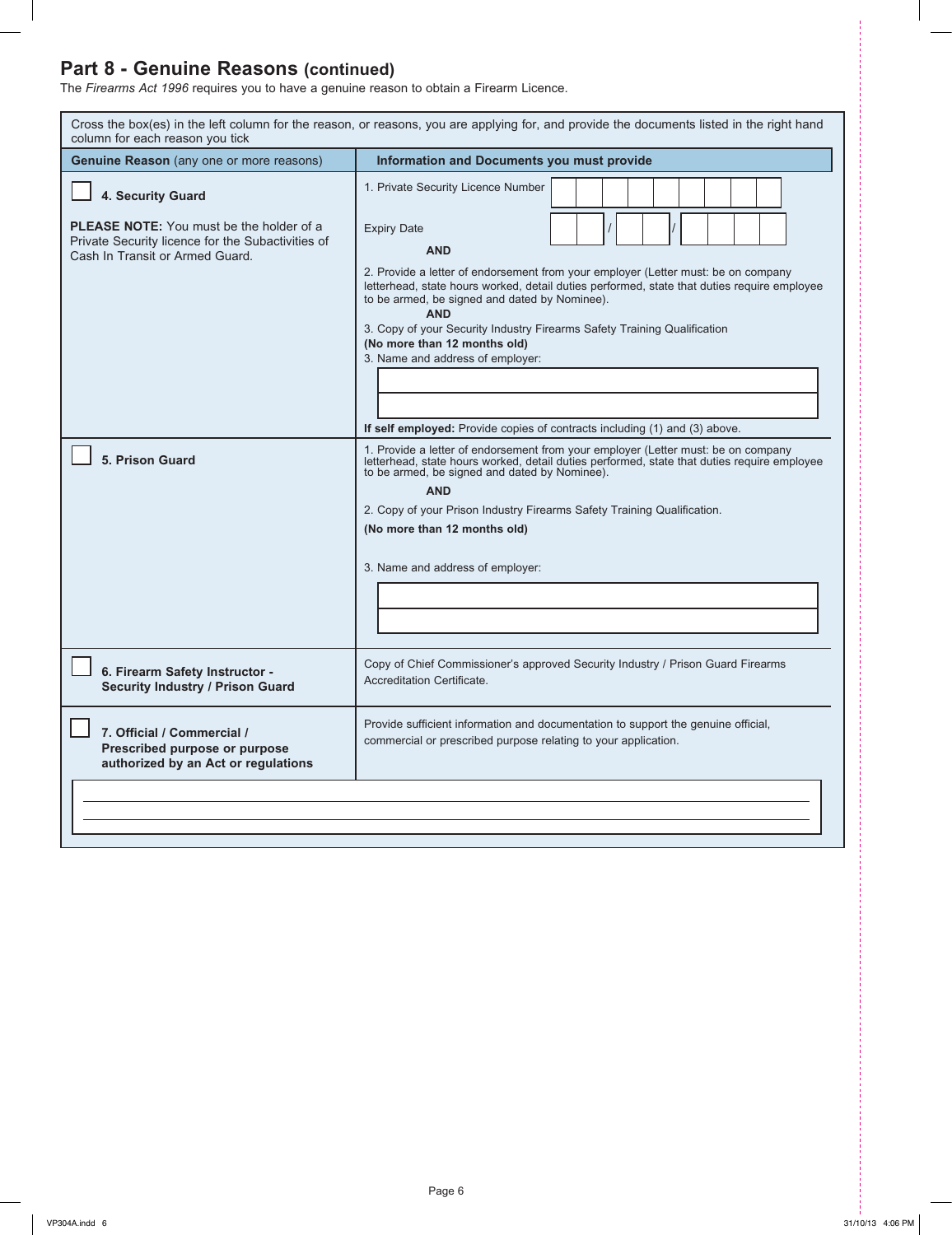## **Part 9 - Confirmation of Currently Owned Firearms**

Do you currently own firearms?  $\Box$  Yes  $\Box$  No If you answer "no" go to part 10.

If you answered "Yes" please specify **all** of the firearms you currently own under each firearm licence OR if provided, update and sign your Firearm Registration Certificate and return it with this application (use the codes shown in Part 9 of the Instruction Pages to classify your firearms.)

|           | Cross if copy attached.<br>If you have more than four firearms, please photocopy this page and attach it to your application. |  |  |  |  |  |  |  |
|-----------|-------------------------------------------------------------------------------------------------------------------------------|--|--|--|--|--|--|--|
| Make      |                                                                                                                               |  |  |  |  |  |  |  |
| Model     |                                                                                                                               |  |  |  |  |  |  |  |
| Calibre 1 | Calibre 2                                                                                                                     |  |  |  |  |  |  |  |
| Calibre 3 | Serial Number                                                                                                                 |  |  |  |  |  |  |  |
| Category  | Action<br>Configuration<br>Magazine/Firearm Capacity<br>Type                                                                  |  |  |  |  |  |  |  |
| Make      |                                                                                                                               |  |  |  |  |  |  |  |
| Model     |                                                                                                                               |  |  |  |  |  |  |  |
| Calibre 1 | Calibre 2                                                                                                                     |  |  |  |  |  |  |  |
| Calibre 3 | Serial Number                                                                                                                 |  |  |  |  |  |  |  |
| Category  | Action<br>Configuration<br>Magazine/Firearm Capacity<br>Type                                                                  |  |  |  |  |  |  |  |
| Make      |                                                                                                                               |  |  |  |  |  |  |  |
| Model     |                                                                                                                               |  |  |  |  |  |  |  |
| Calibre 1 | Calibre 2                                                                                                                     |  |  |  |  |  |  |  |
| Calibre 3 | Serial Number                                                                                                                 |  |  |  |  |  |  |  |
| Category  | Type [<br>Magazine/Firearm Capacity<br>Action<br>Configuration                                                                |  |  |  |  |  |  |  |
| Make      |                                                                                                                               |  |  |  |  |  |  |  |
| Model     |                                                                                                                               |  |  |  |  |  |  |  |
| Calibre 1 | Calibre 2                                                                                                                     |  |  |  |  |  |  |  |
| Calibre 3 | Serial Number                                                                                                                 |  |  |  |  |  |  |  |
| Category  | Action<br>Configuration<br>Magazine/Firearm Capacity<br>Type [                                                                |  |  |  |  |  |  |  |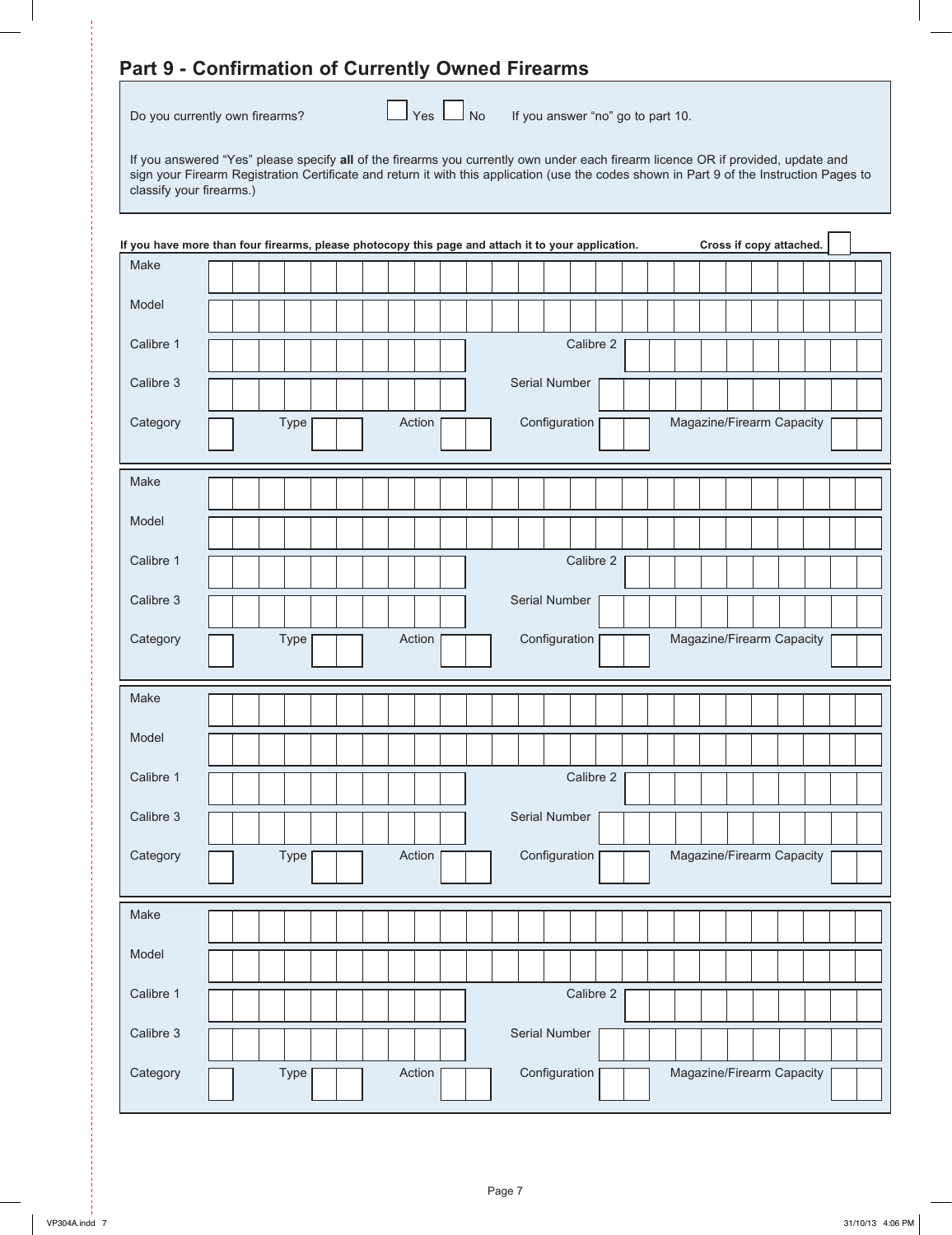## **Part 10 - Acknowledgement** (All applicants must complete this Part)

I acknowledge that the particulars in this application and any attachments are true and correct and I make this acknowledgment knowing that it is an offence against section 140A(1) of the *Firearms Act 1996* to wilfully supply details that are false or misleading (maximum penalty 240 penalty units or 4 years imprisonment).

**Signature Date** / /

**Privacy Statement:** The information collected in this application is being collected by Victoria Police. It will be used in accordance with the provisions of the *Firearms Act 1996, Private Security Act 2004, Control of Weapons Act 1990* and the *Information Privacy Act 2000*. Your information may be disclosed to employers, approved bodies and other statutory authorities by Victoria Police for the purpose of law enforcement and the administration of justice. Applicants may gain access to their information through application to the Victoria Police Freedom of Information Unit.

**Health Privacy Statement:** The health information collected in this application is being collected by Victoria Police. Contact details can be found on the front of this form. The health information collected will be used in accordance with the provisions of the *Firearms Act 1996, Private Security Act 2004, Control of Weapons Act 1990* and the *Health Records Act 2001*, and is required to be collected under the *Firearms Act 1996*. Your health information may be disclosed to approved bodies and/ or statutory authorities for purposes related to the administration of the above Acts, for the purpose of law enforcement or, if necessary, for the establishment, exercise or defence of a legal or equitable claim. Applicants are able to gain access to their health information through application to the Victoria Police Freedom of Information Unit. Failure to provide the health information requested in this application may result in this application being refused or delayed.

| <b>IMPORTANT CHECKLIST</b>                                                                                                                                                                                                                                                   |  |  |  |  |  |  |  |  |
|------------------------------------------------------------------------------------------------------------------------------------------------------------------------------------------------------------------------------------------------------------------------------|--|--|--|--|--|--|--|--|
| Before you mail this application to Licensing & Regulation Division MAKE SURE THAT YOU:                                                                                                                                                                                      |  |  |  |  |  |  |  |  |
| READ all the explanatory notes.                                                                                                                                                                                                                                              |  |  |  |  |  |  |  |  |
| Answer ALL the questions that apply to you.                                                                                                                                                                                                                                  |  |  |  |  |  |  |  |  |
| If applicable, PROVIDE a copy of the safety course certificate (Part 6).                                                                                                                                                                                                     |  |  |  |  |  |  |  |  |
| If applicable, PROVIDE a certified copy of your identification document(s) and make sure that your referee has signed Part 7.                                                                                                                                                |  |  |  |  |  |  |  |  |
| Include ALL Documentary Evidence for each Genuine Reason for your licence application (Part 8).                                                                                                                                                                              |  |  |  |  |  |  |  |  |
| Attach ALL supporting documentation.                                                                                                                                                                                                                                         |  |  |  |  |  |  |  |  |
| If applicable, list ALL your currently owned firearms (Part 9).                                                                                                                                                                                                              |  |  |  |  |  |  |  |  |
| Complete Part 10 - Acknowledgement.                                                                                                                                                                                                                                          |  |  |  |  |  |  |  |  |
| Send your application to: Licensing & Regulation Division, GPO Box 2807, MELBOURNE VIC 3001.                                                                                                                                                                                 |  |  |  |  |  |  |  |  |
| If you do not complete all the above steps, this may DELAY the processing of your application.                                                                                                                                                                               |  |  |  |  |  |  |  |  |
| If you need information on any aspect of this application form, please contact Licensing & Regulation Division on 1300 651 645.                                                                                                                                              |  |  |  |  |  |  |  |  |
|                                                                                                                                                                                                                                                                              |  |  |  |  |  |  |  |  |
| <b>Please Note:</b><br>The Firearms Act 1996 states that any changes to your address or information detailed on your licence must<br>be notified in writing to Licensing & Regulation Division within 14 days after the change occurs (maximum<br>penalty 30 penalty units). |  |  |  |  |  |  |  |  |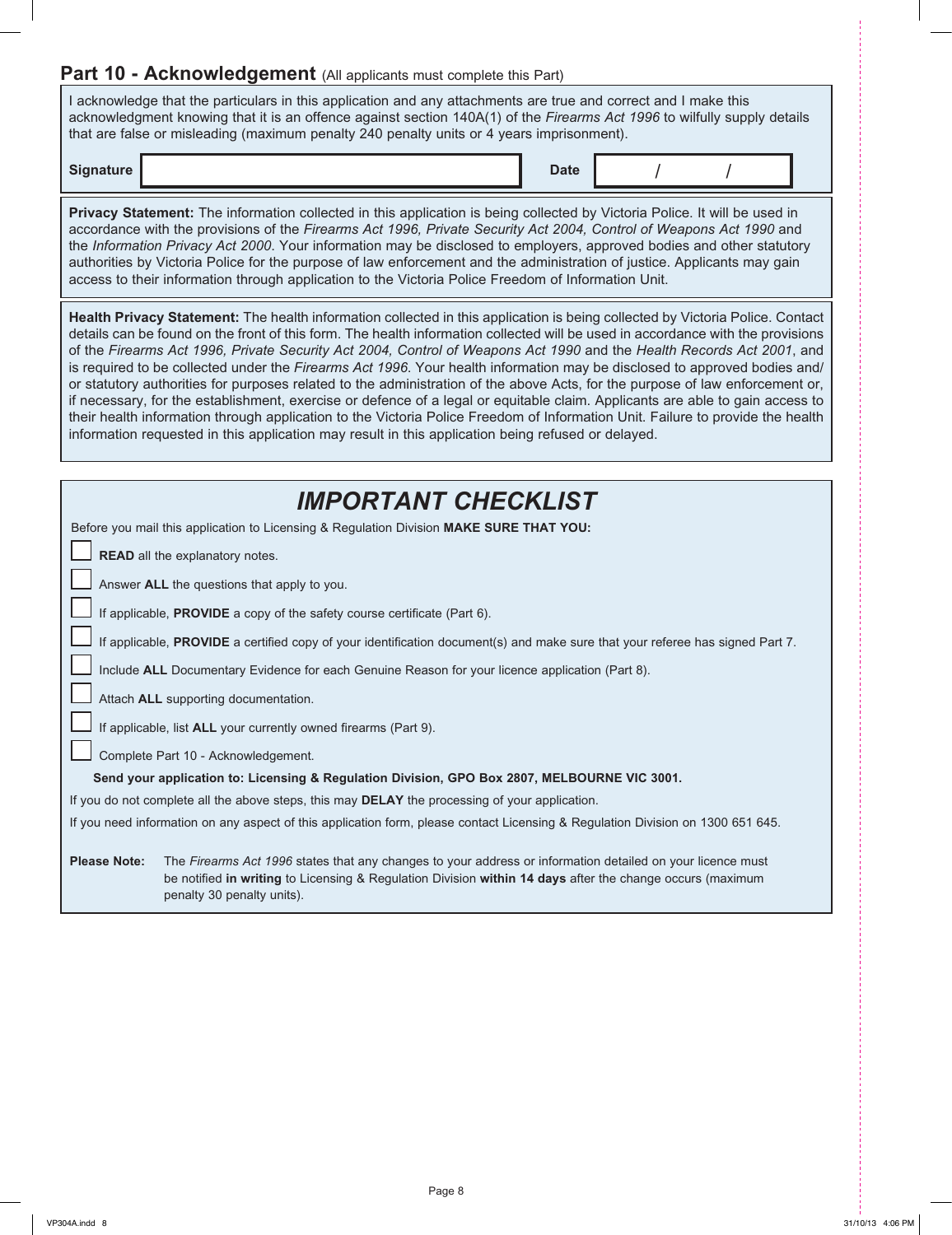# **Instruction Pages for Firearm Licence Application**

*Licence Categories: A Longarms, A & B Longarms*

### The information contained in your application is treated as Strictly Confidential *General Instructions for the Completion of Your Firearm Licence Application Form*

#### **How to use these instruction pages**

This form is only to be used for New Category A or A & B Longarm Licence applicants and those wanting to renew their existing licence in advance of 8 weeks of their licence expiry.

There are **10 Parts** in the firearms licence application form. **You may not have to complete all parts**. These

instruction pages help you decide whether you have to fill out each part, and how to fill out the parts that apply to you.

- The form is to be completed in black or blue pen only.
- Attach copies of supporting documents securely to your Application and forward to Licensing & Regulation Division, GPO Box 2807 Melbourne 3001.
- Contact Licensing & Regulation Division if you have any queries on telephone number 1300 651 645 or: by e-mail at licensingregulation@police.vic.gov.au

Online Resources: http://www.police.vic.gov.au

**Do not send:** original identification documents, cash, cheques or money orders.

**High quality copies of documents must be provided. If documents are not clear your application will be returned.**

**This includes:**

- **Passports in particular the photograph of holder**
- **Drivers Licences in particular the photograph of holder**
- **Any other acceptable Identification Documents in particular those with a photograph**
- **Credit cards**
- $\bullet$  Medicare cards
- **Membership cards of Shooting Clubs or Organisations**
- **Gaming Licences**

**Under no circumstances should liquid paper be used on application forms or other documents**

**Failure to provide high quality documents will result in your application being returned for corrective action.**

#### **Entering Information**

| All dates must be entered in the format DD/MM/YYYY. For example: |  |  |
|------------------------------------------------------------------|--|--|
|------------------------------------------------------------------|--|--|

Please print in capital letters and avoid contact with the edge of the box. The boxes on the right are a **good example** of how to fill in the boxes. Ensure the printed characters are all **very neat and do not cross or touch the lines of the boxes.**

1 4 0 6 1 9 9 7  $B C |D| F |F |G |H |T |J |V |V$ 

The example on the right has been filled in incorrectly. Printing touches or crosses the lines of the boxes. Printing like this will result in application processing delays.

When you are asked to make a choice, select boxes like this:  $\|\mathsf{X}\|_{\mathsf{Yes}}$ 

**Not like this:** Yes

|  |          |  |  |  | $0 \overline{p} q R s T v v w x $ |  | $ y $ $ z $ |
|--|----------|--|--|--|-----------------------------------|--|-------------|
|  |          |  |  |  |                                   |  |             |
|  |          |  |  |  |                                   |  |             |
|  | No<br>No |  |  |  |                                   |  |             |

#### **Waiting Periods for Licences**

New Firearms Licences cannot be issued until 28 days after Licensing & Regulation Division receives the application.

No waiting period applies for a licence renewal providing the application is submitted prior to the expiry of the old licence. The application will be processed as soon as possible.

#### **Fingerprints**

Fingerprints are not required for Category A Longarm Licence **OR** Category A/B Longarm Licence.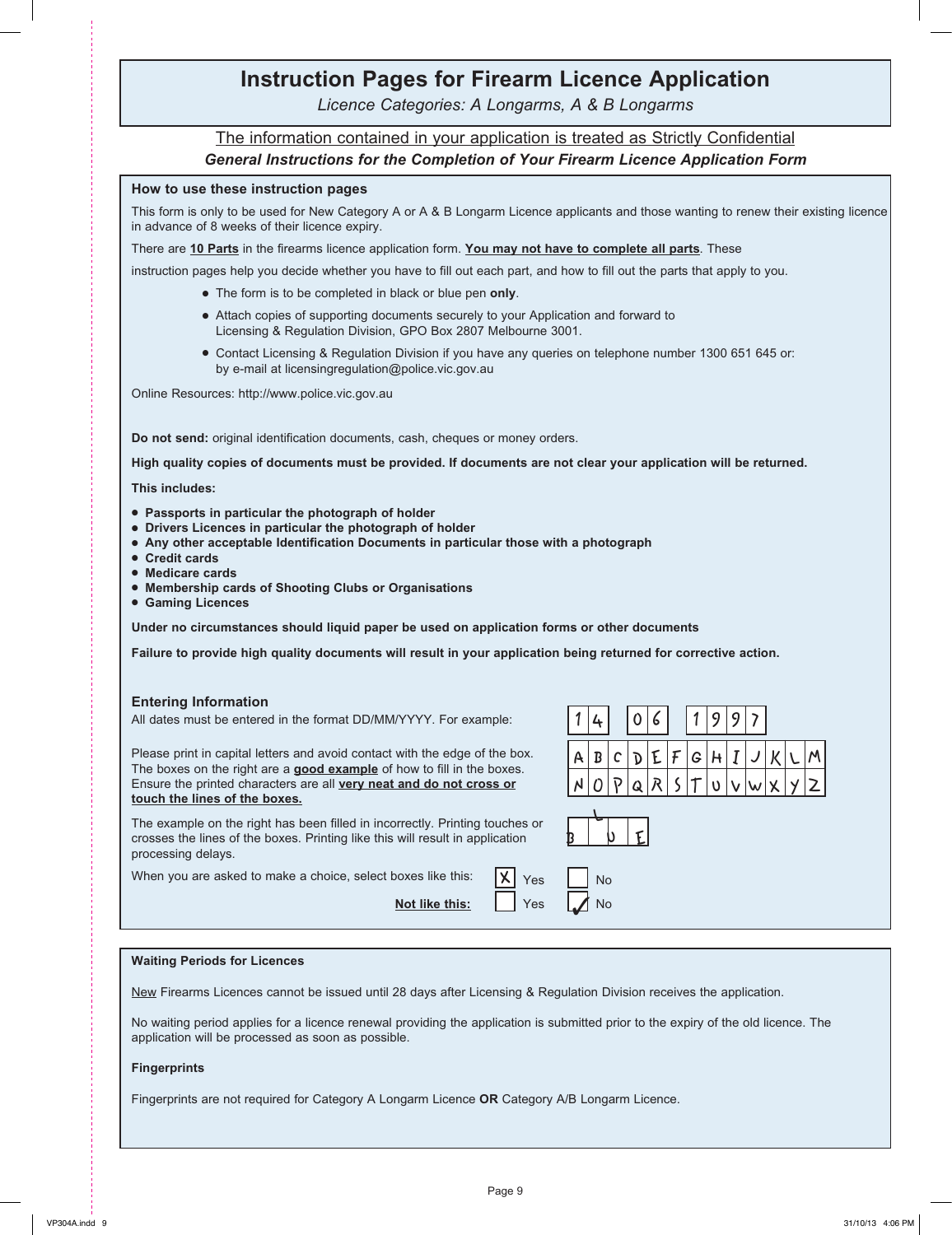## **Part 1 - Type Of Application** (All applicants must complete this Part)

The Licence Category you are applying for is dependent on the type of firearms that you own, propose to acquire or use. Select the Licence Category from the Firearms list below:

| <b>Licence Categories</b>                                                                                        | <b>Firearm Types Applicable to this Application Form</b>                                                                                                                                                                                                                                                           |
|------------------------------------------------------------------------------------------------------------------|--------------------------------------------------------------------------------------------------------------------------------------------------------------------------------------------------------------------------------------------------------------------------------------------------------------------|
| A                                                                                                                | Airguns; rimfire rifles (includes pump action not semi-automatic) shotguns (not semi-automatic or<br>pump action); any combination of a shotgun and rimfire rifle; muzzle loading shotguns.                                                                                                                        |
| в                                                                                                                | Muzzle loading firearms (except shotguns); centre fire rifles (includes pump action not automatic or<br>semi-automatic); any combination of shotgun and centre fire rifle; black powder ball firing cannon.<br>(Category B licence automatically allows you to use Category A firearms).                           |
|                                                                                                                  | Firearm Types Not Applicable to this Application Form                                                                                                                                                                                                                                                              |
| С                                                                                                                | Semi automatic rimfire rifles (magazine capacity no more than 10 rounds); semi-automatic shotguns<br>(magazine capacity not more than 5 rounds); pump action shotguns (magazine capacity not more<br>than 5 rounds); tranquilliser guns.                                                                           |
| D                                                                                                                | Semi-automatic rimfire rifles (magazine capacity of more than 10 rounds); semi-automatic shotguns<br>(magazine capacity of more than 5 rounds); pump action shotguns (magazine capacity of more than<br>5 rounds); semi-automatic centre fire rifles.                                                              |
| Е                                                                                                                | Machine guns, tear gas guns or projectors; shotguns or rifles with a length of less than 75 cm<br>measured parallel to the barrel; cannons (which are not black powder ball firing); mortars; bazookas;<br>rocket propelled grenades, large calibre military firearms designed to fire an explosive or projectile. |
| <b>Junior</b>                                                                                                    | A Junior licence holder cannot own firearms, but can use A, B or C longarms (being shotguns) or<br>General Category Handguns under supervision of an appropriate firearms licence holder.                                                                                                                          |
| <b>How to Complete Part 1</b><br>$C_{\text{meas}}$ the hey/co) relating to the license estegangle) that you want |                                                                                                                                                                                                                                                                                                                    |

Cross the box(es) relating to the licence category(s) that you want.

## **Part 2 - Personal Information** (All applicants must complete this Part)

#### **How to Complete Part 2**

Provide your current personal details in the boxes provided. Make sure to leave a space between words. Cross the appropriate box to indicate if you are male or female.

If you have ever changed your name, you must provide a **certified** copy of your change of name certificate or full birth certificate that includes the schedule of any name changes or marriage certificate.

If applicable, you must provide your e-mail address, Victorian Driver's Licence number and contact telephone details to enable Licensing & Regulation Division to contact you if a problem is encountered in the processing of your application. When providing your e-mail address, make sure you indicate the exact case, punctuation marks and location of the '@' symbol.

## **Part 3 - Firearm Storage** (All applicants must complete this Part)

The *Firearms Act 1996* (Schedule 4) provides for new storage standards for firearms and ammunition. The following is a brief summary of the storage requirements which you must be able to satisfy.

#### **Category A and B requirements**

- Hard wood or steel container not easy to penetrate
- If the container weighs less than 150kg when empty, it must be securely fixed to the floor or wall frame.
- When a firearm is in the container, the container MUST be locked with a lock of sturdy construction.
- The premises must have 'intruder alarm system' if more than 15 firearms are stored on the premises.

'Intruder alarm system' means an alarm system which is installed, maintained and operated in accordance with Australian Standard 2201.1:2007 (as amended from time to time) and which, in the event of an intrusion, activates an audible alarm warning device and an external visible alarm warning light.

• Ammunition must be stored in a separate locked container (not with the firearm) unless the receptacle is purpose built to store ammunition separately from the firearms.

**NOTE: Your storage arrangements may be inspected at any reasonable time to ensure compliance with the Act.**

## **Part 4 - Medical History** (All applicants must complete this Part)

**If you answer "yes"** to any question, you must supply a medical report regarding your suitability to hold a firearms licence. **Note:** This report must state that you are a fit and proper person to be in possession of firearms and/or a firearms licence and that you pose no threat to yourself or the community.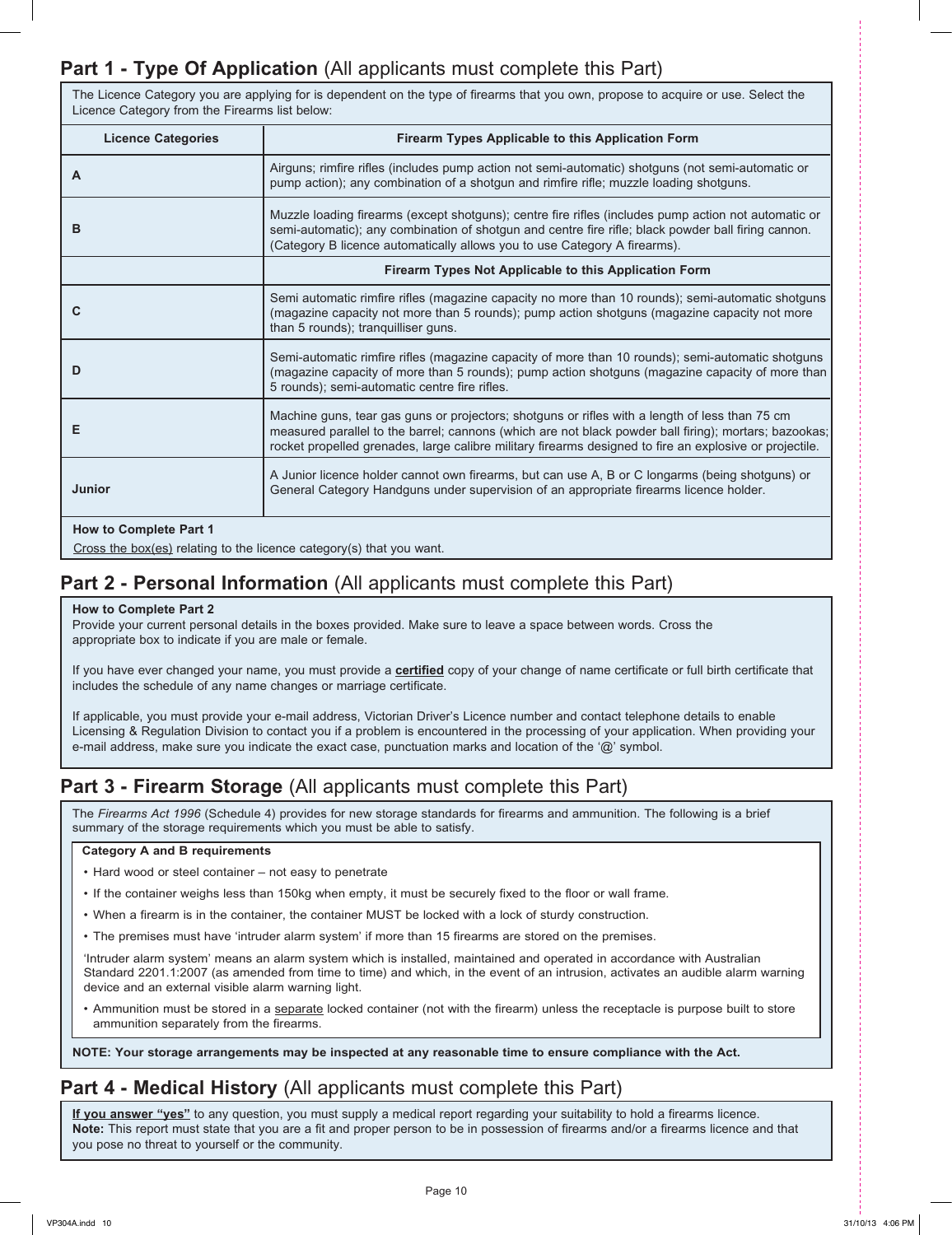## **Part 5 - Previous History** (All applicants must complete each section of this Part)

| <b>How to Complete Part 5</b><br><b>Offences</b>    | Simply cross "yes" or "no" in response to each question, and supply the additional information requested, if it applies to you.<br>"Charges Pending" means formally charged with an offence which is currently awaiting a court<br>appearance. In relation to "Found Guilty", it does not matter how long ago you were found guilty or what<br>penalty was imposed. If you answer "yes", indicate the State and/or Country. |
|-----------------------------------------------------|-----------------------------------------------------------------------------------------------------------------------------------------------------------------------------------------------------------------------------------------------------------------------------------------------------------------------------------------------------------------------------------------------------------------------------|
| <b>Family Violence</b><br><b>Intervention Order</b> | If you have been subject to a full (not interim) Intervention Order, you are required to indicate the year<br>that you were subject to the order. You also have a right to apply to a court to be deemed not to be a<br>Prohibited Person. Indicate if you have done this. Attach the Certified Court Extract if you were<br>subsequently deemed not to be a Prohibited Person.                                             |

## **Part 6 - Firearms Safety Course**

You are required to complete a Firearm Safety Course if:

- This is a new Firearm application (you have not previously held a firearm licence in Victoria).
- You held a previous Firearms licence and it has been expired more than 12 months.
- If your licence was cancelled.
- *Note: Heirlooms licence applicants are not required to completeafirearm safety course* •

#### **The Firearm Safety Course Certificate must be submitted with your application.**

(**Note:** Certificates will not be accepted if more than 12 months old.)

For Firearm Safety Course information, visit www.police.vic.gov.au/Firearms under Firearm Licence Applications.

## **Part 7 - Identification Reference**

#### **How to Complete Part 7**

If this is your first Firearms Licence Application you must provide proof of your identification.

To prove your identity you are required to provide 100 points of identification. This must be a certified copy of one Primary identification document *and* certified copies of one or more Secondary identification document(s) equal to, or more than 100 points from the list below.

#### **One of the identification documents must also include your current residential address.**

| * Primary Identification (only one allowed)<br>Full Birth Certificate (Change of name certificate if applicable)<br>Current passport<br>Passport which has not been cancelled and was current within<br>preceding 2 years<br><b>Citizenship Certificates</b><br>Diplomatic documents and official documents issued to refugees<br>* Secondary Identification<br>Identification Card issued by a Tertiary education institution.<br>Authorised Deposit Taking institutions (customer of at least<br>12 months) ie. bank, building societies, credit unions, or<br>registered corporations<br>Letter from Acceptable Referee (see next page) who has known<br>person for at least 12 months<br>Public Service ID | Points<br>70<br>70<br>70<br>70<br>70<br>40<br>40<br>40 | * Secondary Identification continued<br>Mortgage Documents<br>Land Titles Office<br>Letter from Employer (within last 2 years) confirming name & address<br>Rates Notice<br>Credit Card (only one from the same institution)<br>Medicare Card<br><b>Telephone Account</b><br>Electoral Roll complied by Australian Electoral Office<br>Letter from Acceptable Referee (see below - Acceptable Referee<br>does not have to have known the person for 12 months or more)<br>Records of a Public Utility ie. Gas, electricity, water, etc.<br>Statement from a primary, secondary, or tertiary education<br>institution that person attended in the last 10 years<br>Records from a professional or trade association (club, school, | <b>Points</b><br>35<br>35<br>35<br>35<br>25<br>25<br>25<br>25<br>25<br>25<br>25 |
|----------------------------------------------------------------------------------------------------------------------------------------------------------------------------------------------------------------------------------------------------------------------------------------------------------------------------------------------------------------------------------------------------------------------------------------------------------------------------------------------------------------------------------------------------------------------------------------------------------------------------------------------------------------------------------------------------------------|--------------------------------------------------------|-----------------------------------------------------------------------------------------------------------------------------------------------------------------------------------------------------------------------------------------------------------------------------------------------------------------------------------------------------------------------------------------------------------------------------------------------------------------------------------------------------------------------------------------------------------------------------------------------------------------------------------------------------------------------------------------------------------------------------------|---------------------------------------------------------------------------------|
| Any licence issued under law (ie. Driver licence)<br>Social Security Card                                                                                                                                                                                                                                                                                                                                                                                                                                                                                                                                                                                                                                      | 40<br>40                                               | union or trade/professional body)                                                                                                                                                                                                                                                                                                                                                                                                                                                                                                                                                                                                                                                                                                 |                                                                                 |

#### **Note: Identification documents / photographs MUST be readable**

This is an example of a Secondary identification document that has been certified:



I certify that the document presented for certification is a true copy of the original.

 $\overline{J}$ ohn Litizen  $O(|O|/O3)$ 01/01/03 PH: 9111 1111

#### **Identifying Referee**

You need to ask one of the persons from the list below to be your Referee. The **Referee must not be related by birth or marriage and must have known you for at least 12 months.**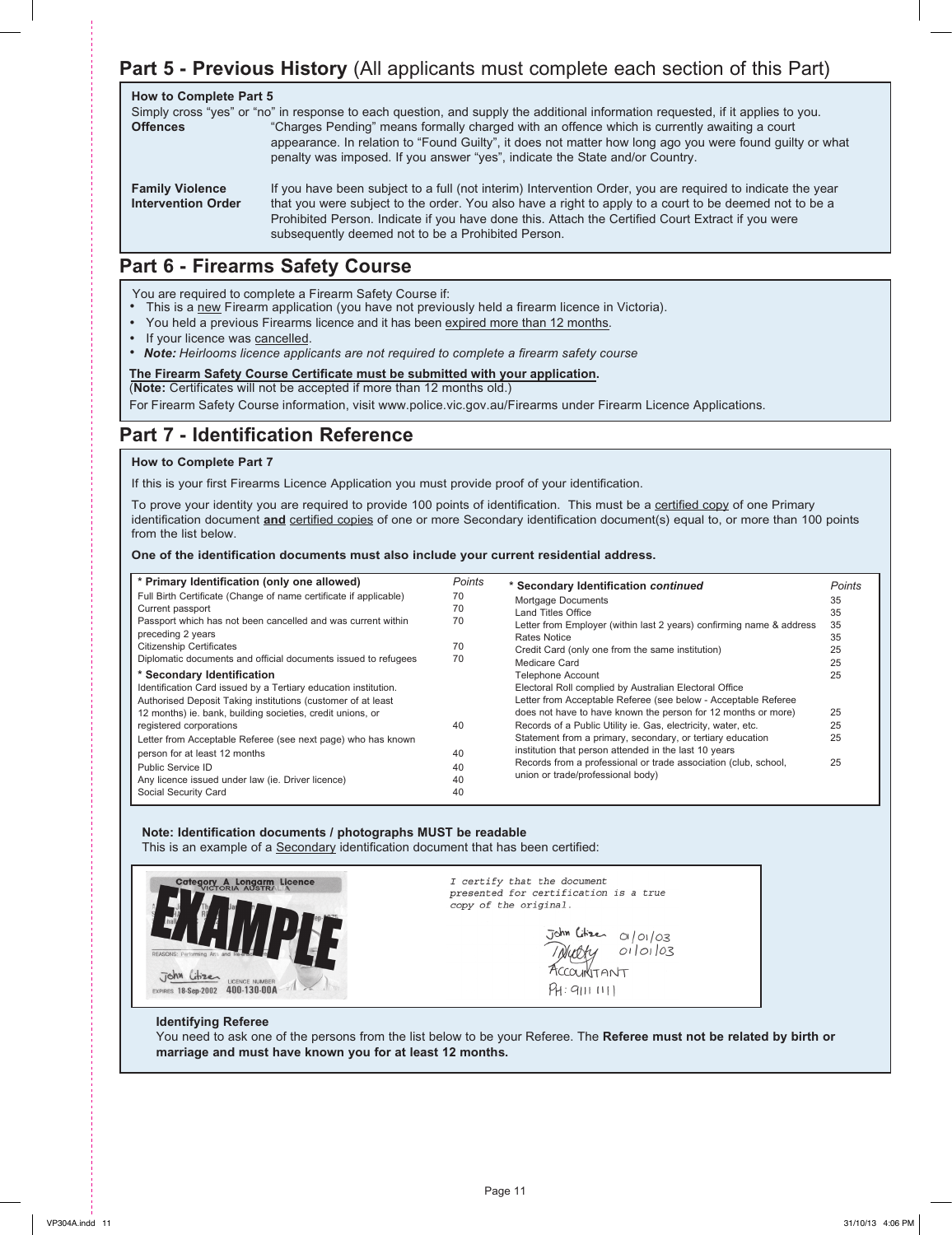## **Part 7– Identification Reference** *continued* **– List of Acceptable Referees**

| The following people can act as referees for Part 7                                                                                                                                                                                                                                                                                                                                                                                                                       |                                                                                                                                                                                                                                                                                                                                                                                                                                                                    |                                                                                                                                                                                                                                                                                                  |  |  |  |  |  |  |  |  |  |
|---------------------------------------------------------------------------------------------------------------------------------------------------------------------------------------------------------------------------------------------------------------------------------------------------------------------------------------------------------------------------------------------------------------------------------------------------------------------------|--------------------------------------------------------------------------------------------------------------------------------------------------------------------------------------------------------------------------------------------------------------------------------------------------------------------------------------------------------------------------------------------------------------------------------------------------------------------|--------------------------------------------------------------------------------------------------------------------------------------------------------------------------------------------------------------------------------------------------------------------------------------------------|--|--|--|--|--|--|--|--|--|
| The Referee must have known you for at least 12 months.                                                                                                                                                                                                                                                                                                                                                                                                                   |                                                                                                                                                                                                                                                                                                                                                                                                                                                                    |                                                                                                                                                                                                                                                                                                  |  |  |  |  |  |  |  |  |  |
| A member of<br>the Institute of Chartered Accountants<br>$\bullet$<br>in Australia,<br>the Australian Society of Certified<br>$\bullet$<br>Practising Accountants, or<br>the National Institute of Accountants.<br>$\bullet$                                                                                                                                                                                                                                              | A member of a municipal, city, town, district<br>or shire council of a State or Territory.                                                                                                                                                                                                                                                                                                                                                                         | An employee of a financial institution who is<br>authorised by the financial institution to open<br>accounts with the institution.                                                                                                                                                               |  |  |  |  |  |  |  |  |  |
| An agent of a financial institution who is<br>authorised by the financial institution to open<br>accounts with the institution.                                                                                                                                                                                                                                                                                                                                           | A full time employee of<br>a financial institution; or<br>$\bullet$<br>a corporation that is a registered<br>$\bullet$<br>corporation within the meaning of the<br>Financial Corporation Act 1974;<br>who has been employed continuously for at<br>least 5 years by one or more financial<br>bodies.                                                                                                                                                               | An employee of a bank carrying on a<br>business outside Australia<br>that does not have an authority under<br>Section 9 of the Banking Act 1959; and<br>that is engaged in a transaction with a<br>$\bullet$<br>cash dealer:<br>who is authorised by the bank to open<br>accounts with the bank. |  |  |  |  |  |  |  |  |  |
| A full-time employee of a company carrying<br>on insurance business who has been<br>employed continuously for at least 5 years<br>by one or more companies of that type.                                                                                                                                                                                                                                                                                                  | A legal practitioner of a Federal, State or<br>Territory Court.                                                                                                                                                                                                                                                                                                                                                                                                    | A registrar, clerk, sheriff or bailiff of a<br>Federal, State or Territory Court                                                                                                                                                                                                                 |  |  |  |  |  |  |  |  |  |
| An officer within the meaning of the Defence<br>Act 1903.                                                                                                                                                                                                                                                                                                                                                                                                                 | An individual registered or licensed as<br>a dentist,<br>a medical practitioner,<br>$\bullet$<br>a pharmacist, or<br>$\bullet$<br>a veterinary surgeon,<br>$\bullet$<br>under a law of a State or Territory providing<br>for that registration or licensing.                                                                                                                                                                                                       | An individual who is employed and<br>registered as a nurse under the law of a<br>State or Territory providing for that<br>registration.                                                                                                                                                          |  |  |  |  |  |  |  |  |  |
| A diplomatic or consular officer of an<br>Australian Embassy, High Commission or<br>Consulate, in Australia or overseas.                                                                                                                                                                                                                                                                                                                                                  | A holder of an office established by a law of<br>the Commonwealth, a State or Territory in<br>respect of which annual salary is payable.                                                                                                                                                                                                                                                                                                                           | A judge or master of a Federal, State or<br>Territory Court.                                                                                                                                                                                                                                     |  |  |  |  |  |  |  |  |  |
| A stipendiary magistrate of the<br>Commonwealth or of a State or Territory.                                                                                                                                                                                                                                                                                                                                                                                               | A justice of the peace of a State or Territory.                                                                                                                                                                                                                                                                                                                                                                                                                    | A member of the Federal Parliament or a<br>State Parliament.                                                                                                                                                                                                                                     |  |  |  |  |  |  |  |  |  |
| A member of the Legislative Assembly of the<br>Australian Capital Territory, the Northern<br>Territory or Norfolk Island.                                                                                                                                                                                                                                                                                                                                                 | A minister of religion who is registered as a<br>marriage celebrant.                                                                                                                                                                                                                                                                                                                                                                                               | A notary public.                                                                                                                                                                                                                                                                                 |  |  |  |  |  |  |  |  |  |
| A member of the Australian Federal Police,<br>or of the police force of a State or Territory,<br>who in the normal course of his or her<br>duties, is in charge of a police station.                                                                                                                                                                                                                                                                                      | A member of the Australian Federal Police,<br>or of the police of a State or Territory, of or<br>above the rank of sergeant.                                                                                                                                                                                                                                                                                                                                       | A manager of a post office.                                                                                                                                                                                                                                                                      |  |  |  |  |  |  |  |  |  |
| An individual employed as an officer or<br>employee by one or more of the following:<br>the Commonwealth, a State or Territory;<br>an authority of the Commonwealth, a<br>$\bullet$<br>State or Territory; or<br>a local government body of a State or<br>Territory;<br>who has been so employed continuously for<br>a period of at least 5 years, whether or not<br>the individual was employed for part of that<br>period as an officer and for part as an<br>employee. | An individual employed as a full-time teacher<br>or as a principal at one or more of the<br>following educational institutions:<br>a primary or secondary school forming<br>part of the education system in a State<br>or Territory; or<br>an institution listed in section 4 or<br>$\bullet$<br>paragraphs 34(4)(b)-(j) (inclusive) of<br>the Higher Education Funding Act<br>1988;<br>who has been so employed continuously for<br>a period of at least 5 years. | An individual who, in relation to an Aboriginal<br>community<br>• is recognised by the members of the<br>community to be a community elder; or<br>if there is an elected Aboriginal council<br>$\bullet$<br>that represents the community $-$ is an<br>elected member of the council.            |  |  |  |  |  |  |  |  |  |
| An individual who is an agent of a totalisator<br>agency board if<br>the individual conducts an agency of<br>the totalisator agency board at<br>particular premises; and<br>the agency is not ancillary to any other<br>$\bullet$<br>business conducted at those premises.                                                                                                                                                                                                | A Commissioner for oaths of a State or<br>Territory.                                                                                                                                                                                                                                                                                                                                                                                                               | An individual who is registered as a tax<br>agent under part VIIA of the <i>Income Tax</i><br>Assessment Act 1936.                                                                                                                                                                               |  |  |  |  |  |  |  |  |  |
| A member of the Chartered Institute of<br>Company Secretaries in Australia Limited.                                                                                                                                                                                                                                                                                                                                                                                       | A member or fellow of the Association of<br>Taxation and Management Accountants.                                                                                                                                                                                                                                                                                                                                                                                   | A member of the Institution of Engineers<br>Australia, other than a member with the<br>grade of student.                                                                                                                                                                                         |  |  |  |  |  |  |  |  |  |
| A fellow member of the National Tax and<br>Accountants' Association Limited.                                                                                                                                                                                                                                                                                                                                                                                              |                                                                                                                                                                                                                                                                                                                                                                                                                                                                    |                                                                                                                                                                                                                                                                                                  |  |  |  |  |  |  |  |  |  |

You must ask the Acceptable Referee to

- a) sign the copy of the identification documents that you are providing in order to indicate that it is a true copy of the original as demonstrated on the previous page; and
- b) complete all required parts of the "Declaration by Referee" section in Part 7 of the application form as instructed on the form. Please note that this includes witnessing you (the applicant) signing the application in their presence.

Make sure you include the signed identification documents with your application by stapling them to the back of the application.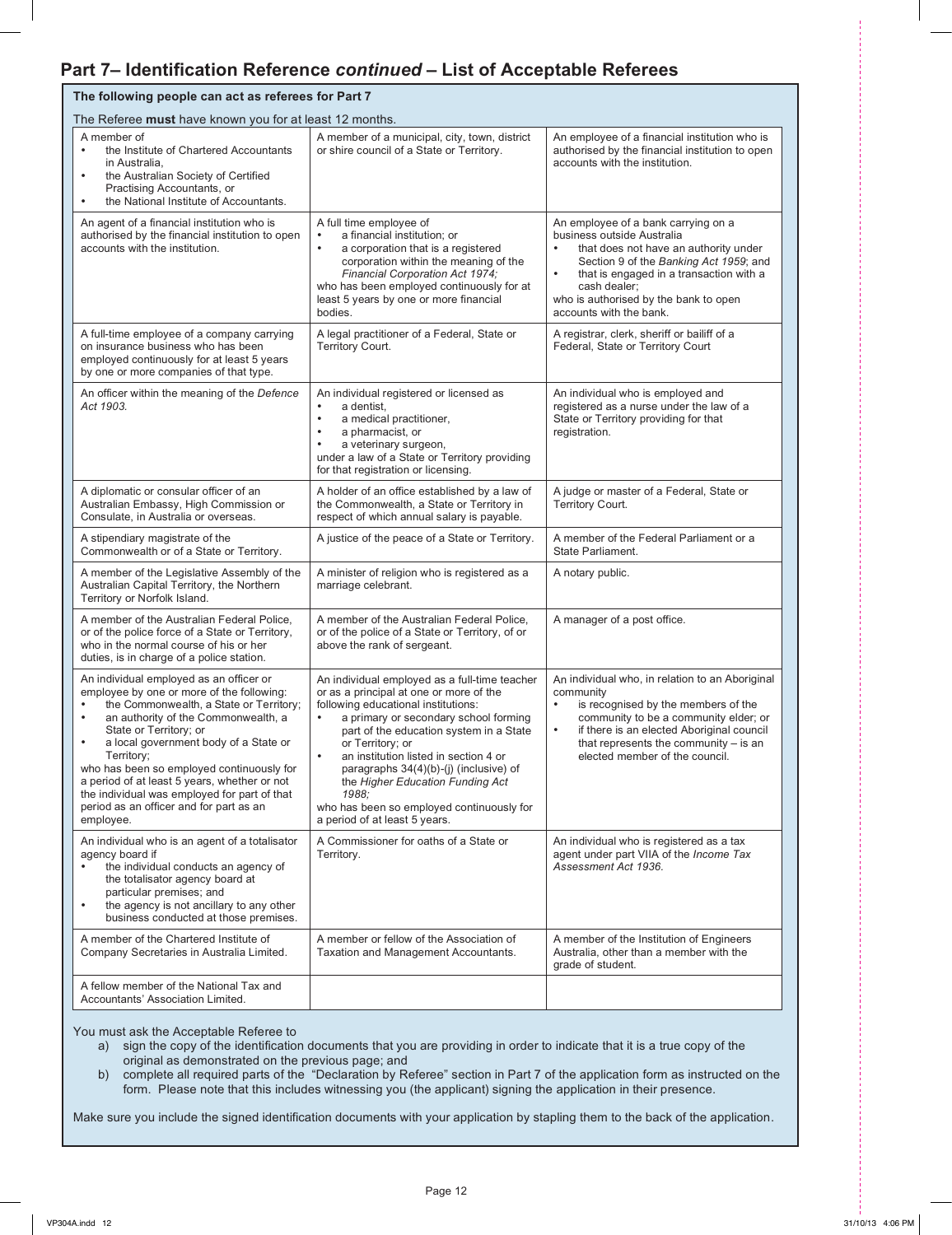## **Part 8 - Genuine Reasons**

The *Firearms Act 1996* requires you to have a genuine reason to have a firearm(s) licence. **How to complete Part 8**

- 1. In the section that applies to you, indicate each genuine reason why you require the licence by putting a cross in the box immediately to the left of the genuine reasons listed in the left column.
- 2. Make sure that you supply the corresponding documents and information indicated in the right hand column.

**Note:** You can indicate more than one genuine reason for your application, however the information and documents listed in the right hand column **must be provided for each genuine reason**.

#### *Memberships*

• Club membership, Registration documents, Game Licence, etc, provided **MUST BE CURRENT** at the time of receipt. You must maintain your club membership and currency of your Game Licence for the duration of your firearms licence, or your licence may be cancelled.

#### **Hunting**

- If you wish to use **Hunting** as a genuine reason, you are required to provide one of the following documents:
	- Your current rates notice (not more than 12 months old). You must include the size of the property. Note: The rates notice must include your name. If the rates notice is recorded in a name other than your own, you must provide written permission as listed below.  **OR**
	- Written permission from the owner or manager of land upon which you intend to hunt. This letter must contain your name and address, the size and location of the property, the owner or manager's full name and contact details. The letter must be signed and dated (not more than 12 months old) by the owner or manager.
		- **OR**
	- Copy of a current Victorian Game Licence issued by the Department of Sustainability and Environment.
	- **OR**
	- Alternatively, you must produce a new, original copy of your Registration of Interest in hunting pest animals on Crown land from the Department of Sustainability and Environment.

For more information contact the Department of Sustainability and Environment Hotline 136 186.

- **OR**
- Victorian Membership of a shooting club or organisation that is approved for the activity of hunting is sufficient evidence for the reason of hunting. Membership **must be current** at the time of application and **you must maintain your club membership for the duration of your firearm licence**.

#### **Primary Production**

- If you wish to use **Primary Production** as a genuine reason, you must **provide evidence** that you are regularly engaged (1-19 hours per week) in this activity as an owner, lessee or "share farmer" by providing the following:
	- 1. Copy of your most recent rates notice (within the last 12 months), relating to the primary production property, **and**
	- 2. Your Australian Business Number (ABN), relating to the primary production business, **or**
	- 3. A letter from a tax agent (accountant not solicitor) declaring that you are carrying on the business of primary production in accordance with the Australian Tax Office assessment criteria, **or**
	- 4. Provide a copy of your last income tax assessment where you demonstrated that you are carrying on the business of primary production in accordance with the Australian Tax Office assessment criteria\*, **and**
	- 5. The type of Primary Production business conducted on the property.
	- 6. The size of the property where primary production activities are conducted.

*\*This form details applicants' net income – gross business income less business deduction – for both primary production and non-primary production business income.*

- If you are **either the Manager or Employee** of a Primary Producer, then you must:
	- 1. **Provide a letter** from your employer outlining that you are regularly engaged or employed in the business of Primary Production, and
- If you wish to apply for **Primary Production** and another genuine reason, then you must provide information and documents for each genuine reason. You **will be** charged a fee for the licence.
- The genuine reason of 'Primary Producer' authorises you to carry and use your firearms for the reason specified in your licence on the land of another primary producer, hunt pest animals on Crown land and shoot at an approved shooting range. No extra fee is payable.

#### **An Official / Commercial / Prescribed Purpose**

• If you wish to use **an Official / Commercial / Prescribed Purpose** as a genuine reason for a licence, then you must provide sufficient documentary evidence, such as a letter from an employer, Business Registration Certificate, etc, to enable Licensing & Regulation Division to determine your genuine reason.

**Please Note:** You must notify Licensing & Regulation Division in writing of any change to the reason for issue of your licence within 7 days of becoming aware of the change.